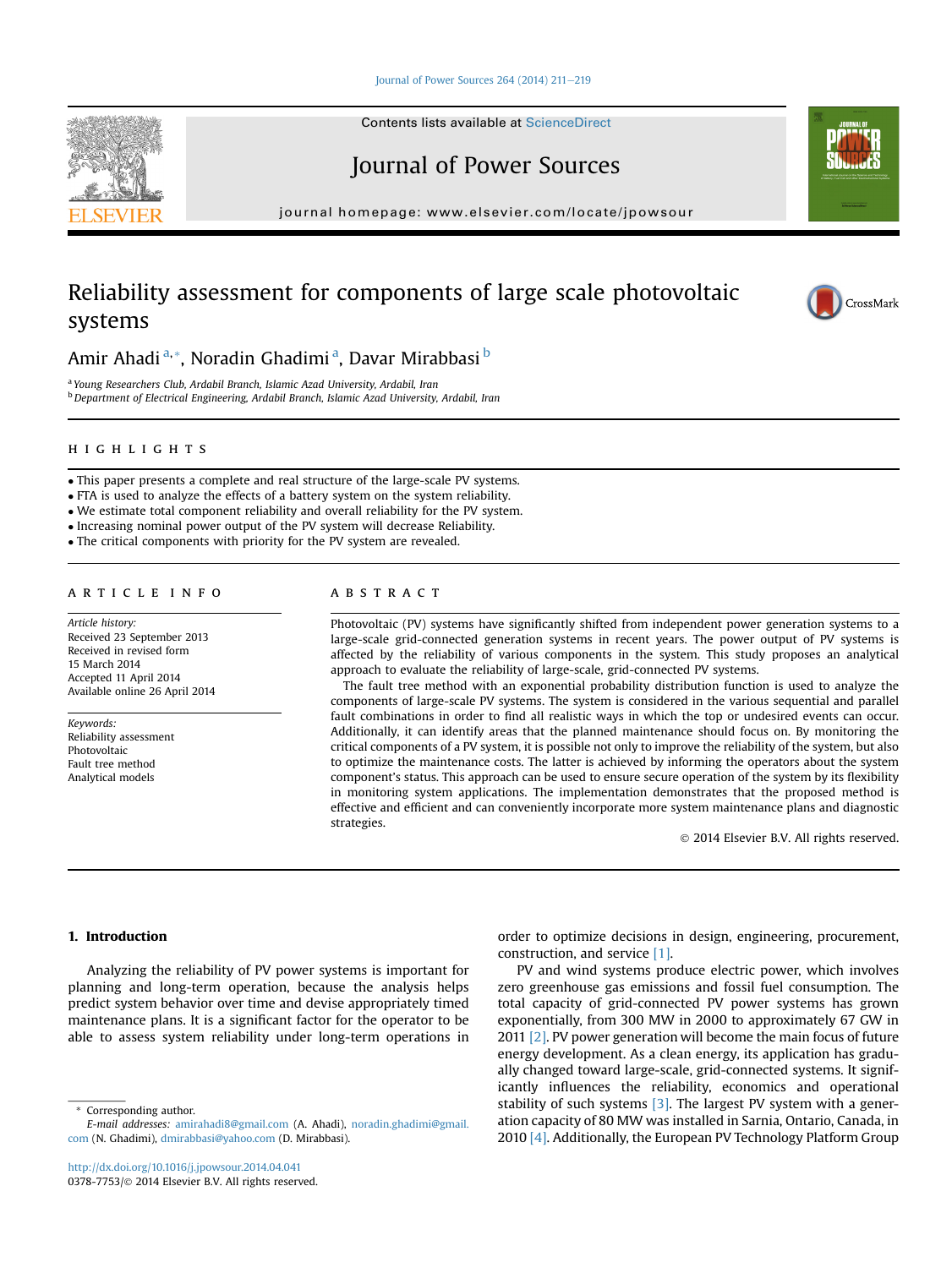| <b>Nomenclature</b>      |                                                                          | $I_{\rm s}$                                                       | reverse saturation current                                         |
|--------------------------|--------------------------------------------------------------------------|-------------------------------------------------------------------|--------------------------------------------------------------------|
|                          |                                                                          | $N_{\rm s}$                                                       | cells connected in series                                          |
| $I_{\rm ph}$             | internal equivalent current source                                       | k                                                                 | the Boltzmann constant of $1.38 \times 10^{-23}$ J K <sup>-1</sup> |
| $V_{\rm t}$              | thermal voltage of the array                                             | a                                                                 | the permittivity of the diode                                      |
| q                        | the electron charge of $1.602 \times 10^{-19}$ Coulomb                   | $K_i$                                                             | temperature coefficient (mA $\circ$ C <sup>-1</sup> )              |
| $T_{\rm j}$              | the temperature of the pn junction                                       | $G_{n}$                                                           | the reference irradiation                                          |
| G                        | solar irradiation                                                        | $E_{\rm g}$                                                       | bandgap energy of the semiconductor                                |
| $\Delta T$               | temperature deviation from the reference value                           | $P_{\text{max}}$                                                  | maximum output power of a PV cell                                  |
| $T_{n}$                  | reference temperature                                                    | $V_{\text{mpp,min}}$                                              | minimum MPP voltage of the inverter                                |
| $I_{\rm sr}$             | the reference reverse saturation current                                 | $V_{\text{mpp}}$                                                  | PV voltage at the maximum power point                              |
| <b>MPP</b>               | maximum power point                                                      | $V_{\rm oc}$                                                      | PV open-circuit voltage                                            |
| $I_{SC}$                 | PV short-circuit current                                                 | $\mu_{\rm v}$                                                     | PV temperature coefficient of $V_{\text{oc}}$                      |
|                          | $V_{\text{mpp,max}}$ maximum MPP voltage of the inverter                 | $V_{\rm max}$                                                     | maximum operating voltage of the inverter                          |
| $\mu_{\rm I}$            | PV temperature coefficient of $I_{SC}$                                   | R(t)                                                              | reliability probability function                                   |
| $I_{\rm mpp}$            | PV current at the maximum power point                                    | f(t)                                                              | probability density function                                       |
| $I_{\text{DC,max}}$      | maximum input DC current of the inverter                                 | GP                                                                | grid protection                                                    |
| F(t)                     | failure probability function                                             | <b>SPD</b>                                                        | surge protection device                                            |
| ACS, DCS AC or DC switch |                                                                          | <b>BD</b>                                                         | blocking diode                                                     |
| CB                       | AC circuit breaker                                                       | <b>PV</b>                                                         | photovoltaic cell                                                  |
| <b>INV</b>               | inverter                                                                 | <b>BS</b>                                                         | battery system                                                     |
| <b>CON</b>               | connector                                                                | <b>DCB</b>                                                        | differential circuit breaker                                       |
| CC                       | charge controller                                                        | $1 - Pr(E)$ reliability probability                               |                                                                    |
| <b>FV</b>                | Fussel-Vesely                                                            | $MCS_i$                                                           | minimal cut set i                                                  |
| Pr(E)                    | failure probability                                                      | m                                                                 | the number of basic events in the largest minimal cut              |
| $P_{\text{TOP}}$         | the probability of top event                                             |                                                                   | set                                                                |
| $P_{\text{MCS}_i}$       | the probability of occurrence of $MCSi$                                  | $\boldsymbol{n}$                                                  | the number of minimal cut sets                                     |
|                          | $P_{B1}$ , $P_{B2}$ , $P_{Bn}$ the failure probabilities of basic events | N                                                                 | total number of batteries                                          |
| M                        | number of batteries in parallel                                          | $E_i$                                                             | the event that component <i>i</i> operates without failure         |
| T                        | the system's time to failure                                             | $\lambda$ Charge-Controller failure rate of the charge controller |                                                                    |
| $\lambda$ Battery        | failure rate of the battery system                                       |                                                                   |                                                                    |

reports that PV systems are predicted to reach network parity in most of Europe in 2019 [5].

In recent literature, evaluating the reliability of solar PV has been a point of interest.

In Ref.  $[6]$ , the investigators analyzed the reliability of solar PV power system designs using failure mode effect analysis (FMEA) and fault tree analysis (FTA), and also calculated the failure rates of the PV array and inverter. In Ref. [7], the investigators estimated reliability equations from the FTA but did not analyze the reliability probability functions. The maximum reliability of PV arrays with optimal interconnection of PV modules was investigated in Ref.  $[8-10]$ . In Ref.  $[11]$ , the researchers evaluated the reliability of an electric power generation system, including a PV system, by considering the load under the assumption that none of the system components ever failed. The researchers in Ref. [12] proposed a new method for the calculation of the optimal configuration of large-scale PV systems. In Ref. [13], FTA and Markov chain method are jointly used to evaluate the behavior of PV system. The energy cost of PV system is estimated and applied to PV system designs. The investigators in Ref.  $[14]$  studied the reliability of battery voltage regulators (BVRs) used in PV systems and calculated the overall system reliability. In Ref. [15], the investigators proposed a model using Monte Carlo for the analysis of reliability of rechargeable batteries in photovoltaic power supply systems. In Ref. [16], the researchers discussed the PV inverters used in PV systems, presenting their experimental results. The reliability of PV systems was estimated in various small-scale field tests described in Refs.  $[17-19]$ .

Although a wide variety of studies have been conducted about the large-scale, grid-connected PV systems  $[20-27]$ , the real electrical architecture of modern large-scale, grid-connected PV systems with battery backup requires further consideration.

This paper presents a technique for analyzing the reliability of large-scale, grid-connected PV systems using an exponential distribution based on FTA method and considering the presence of a battery system and charge controller. It is necessary to point out that changing the function from exponential distribution to, for example, accelerated life tests (ALTs) with Log-normal, Weibull or mixed-Weibull distributions did not alter the output of the proposed method. In addition, if the repair interval of the system components is sufficiently less than a critical value and does not influence the system operation, then the repair time could be ignored. Thus, in this study, it was assumed that any failures could not be repaired  $[7]$ ,  $[11]$ , and  $[28-32]$ ; therefore, if a component failed, the overall PV system was assumed to be in failure mode and the repair is finished during a short time. However, the overall system remaining in operation during that time, because the electric power of distribution system is sufficient for loads to use. It is also important to point out that in order to define the critical components, the scope of this paper is focused on the reliability evaluation of PV systems based on unrepairable components. It is assumed the repair time of the system failure is too short and the loads could be incorporated with the distribution system during failure. However, the proposed method is applicable when the repair and the common-cause degradation are considered.

The remainder of the paper is organized as follows. Section 2 describes the electrical structure of large-scale grid connected PV systems. Section 3 proposes the reliability modeling formulation. The case studies are presented in Section 4. Finally, the conclusions are provided in Section 5.